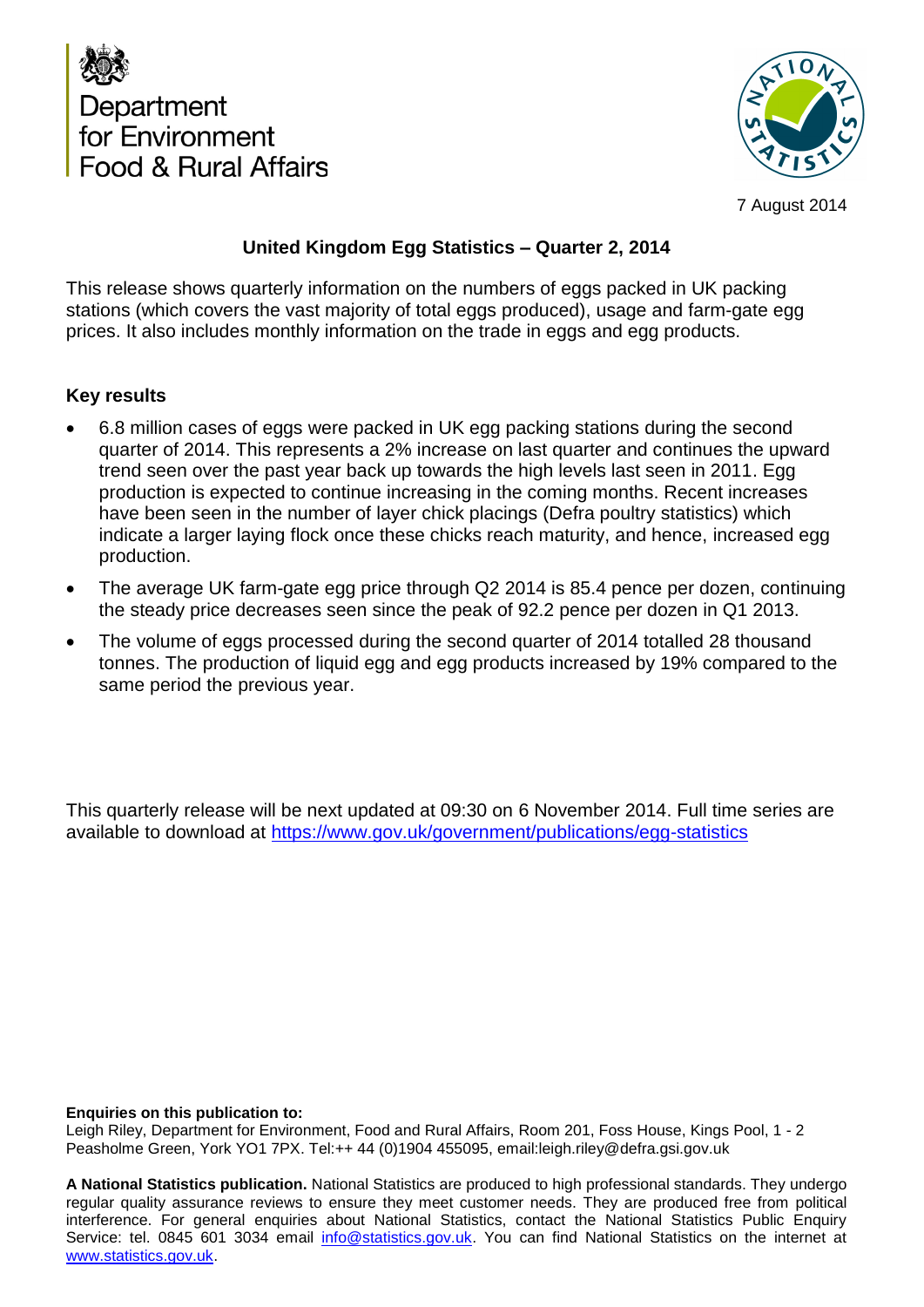#### **Section 1: UK egg packing volumes, methods of production, UK country breakdowns and price statistics**

The tables in this section show quarterly information on the volumes of eggs passed through the UK egg packing stations. These eggs generally account for over 90% of total egg production. Packing station figures include throughput of both graded and ungraded eggs.

- The number of eggs which went through the packing stations increased by 2% in Q2 2014 on the previous quarter and continue the upward trend seen generally over the past year back up towards the high levels last seen in 2011 (Figure 1). Egg production is expected to continue increasing in the coming months with increased placings indicating an expansion in the laying flock later this year.
- Egg prices have been steadily falling since the peak in Q1 2013. Looking at longer term trends over time, high egg prices have tended to precede increases in egg production, reflecting the influence this can have on the market.

#### **Figure 1: The number of eggs packed in UK packing stations compared to the UK farm-gate egg price: 2000-2014**



Note: Prices are not adjusted for inflation

**Table 1: UK Packing Station egg throughput by country**

|        |                |             |       |                |           | thousand Cases |
|--------|----------------|-------------|-------|----------------|-----------|----------------|
| Period |                | E&W<br>Scot |       | N <sub>l</sub> | <b>UK</b> | % change on    |
|        |                |             |       |                |           | previous year  |
|        | Q <sub>1</sub> | 4,875       | 1,003 | 628            | 6,506     | $-5.1%$        |
|        | Q2             | 4,751       | 908   | 660            | 6,319     | $-8.2%$        |
| 2012   | Q <sub>3</sub> | 4,836       | 955   | 709            | 6,501     | $-2.0%$        |
|        | Q4             | 4,966       | 967   | 663            | 6,596     | 0.6%           |
|        | <b>Total</b>   | 19,428      | 3,834 | 2,660          | 25,922    | $-3.7%$        |
|        | Q1             | 5,088       | 942   | 693            | 6,723     | 3.3%           |
|        | Q2             | 5,119       | 975   | 725            | 6,819     | 7.9%           |
| 2013   | Q <sub>3</sub> | 4,999       | 936   | 778            | 6,713     | 3.3%           |
|        | Q4             | 4,909       | 936   | 801            | 6,646     | 0.8%           |
|        | <b>Total</b>   | 20,114      | 3,790 | 2,996          | 26,901    | 3.8%           |
| 2014   | Q1             | 4,969       | 866   | 835            | 6,671     | $-0.8%$        |
|        | Q <sub>2</sub> | 4,994       | 865   | 912            | 6,771     | $-0.7%$        |

thousand cases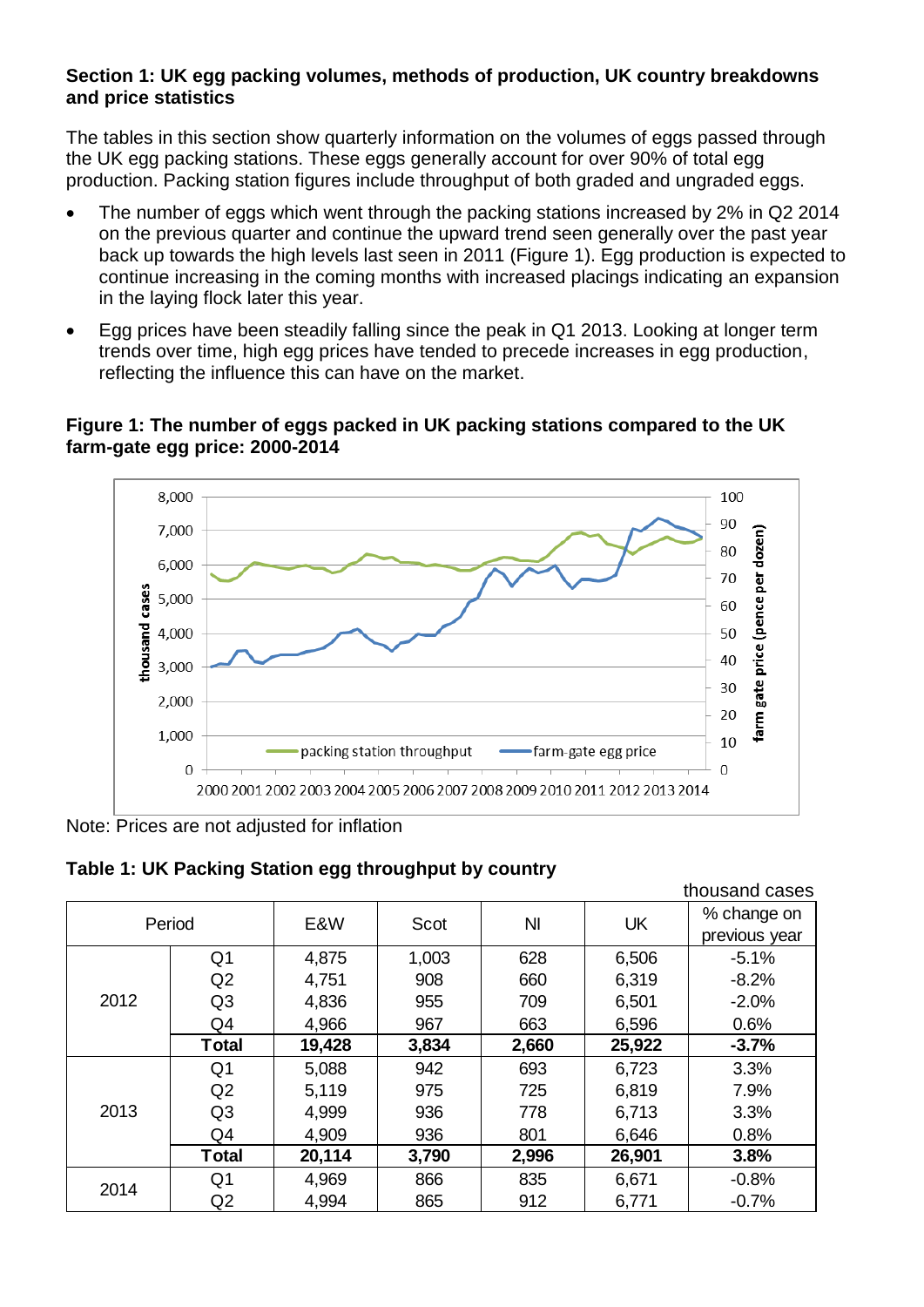**Table 2: UK Packing Station egg throughput by egg production type**

|        |                | JJ               |             | - JJ 1-    | ◢       | thousand cases |
|--------|----------------|------------------|-------------|------------|---------|----------------|
| Period |                | Enriched<br>cage | <b>Barn</b> | Free Range | Organic | Total          |
|        | Q <sub>1</sub> | 3,106            | 229         | 3,004      | 167     | 6,506          |
|        | Q2             | 3,046            | 222         | 2,885      | 167     | 6,319          |
| 2012   | Q <sub>3</sub> | 3,206            | 238         | 2,888      | 169     | 6,501          |
|        | Q4             | 3,238            | 259         | 2,939      | 159     | 6,596          |
|        | Total          | 12,596           | 948         | 11,716     | 662     | 25,922         |
|        | Q <sub>1</sub> | 3,339            | 250         | 2,986      | 148     | 6,723          |
|        | Q2             | 3,426            | 222         | 3,017      | 155     | 6,819          |
| 2013   | Q <sub>3</sub> | 3,381            | 199         | 2,973      | 159     | 6,713          |
|        | Q4             | 3,460            | 218         | 2,820      | 148     | 6,646          |
|        | <b>Total</b>   | 13,606           | 890         | 11,795     | 610     | 26,901         |
| 2014   | Q <sub>1</sub> | 3,409            | 222         | 2,879      | 161     | 6,671          |
|        | Q2             | 3,502            | 211         | 2,903      | 155     | 6,771          |

 Eggs produced from hens in enriched colony systems (intensive cages pre-2012) account for 52% of the total throughput whilst free range eggs account for 43%. The proportion of eggs produced in the differing systems has remained virtually unchanged over the past 10 years.

**Figure 2: Breakdown of egg throughput by production method: April-June 2014**

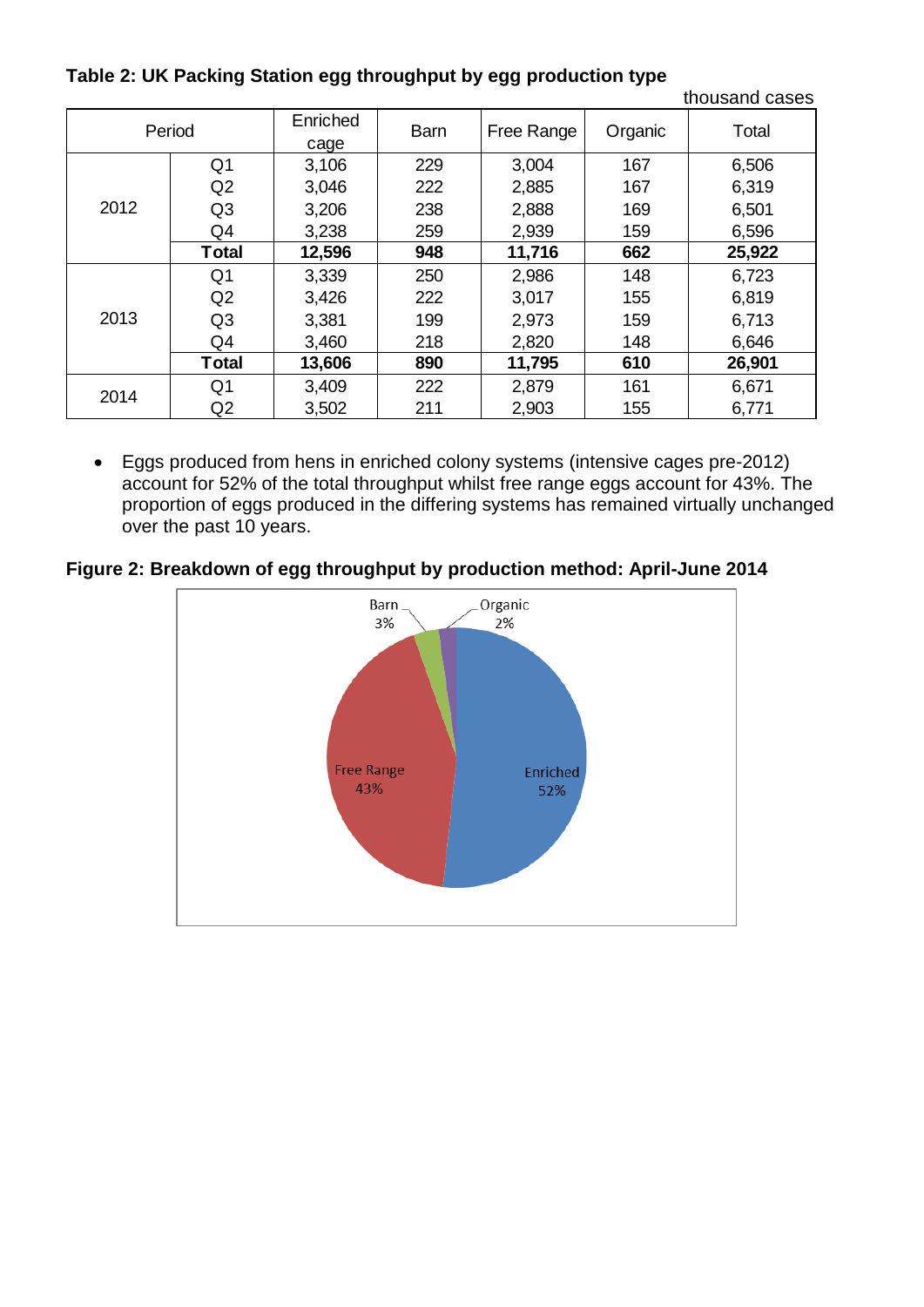## **Table 3: Average UK farm-gate egg price (a)**

| pence per dozen |                |          |             |            |         |          |               |  |
|-----------------|----------------|----------|-------------|------------|---------|----------|---------------|--|
| Period          |                | Enriched | <b>Barn</b> |            | Organic | All Eggs | % change on   |  |
|                 |                | cage     |             | Free Range |         |          | previous year |  |
|                 | Q <sub>1</sub> | 65.3     | c           | 89.8       | C       | 79.1     | 13.5%         |  |
|                 | Q <sub>2</sub> | 74.4     | c           | 99.7       | C       | 88.4     | 28.0%         |  |
| 2012            | Q <sub>3</sub> | 73.4     | c           | 99.4       | C       | 87.4     | 25.4%         |  |
|                 | Q4             | 75.8     | C           | 101.7      | C       | 89.7     | 25.7%         |  |
|                 | Total          | 72.2     | c           | 97.7       | C       | 86.2     | 23.2%         |  |
|                 | Q1             | 77.5     | c           | 105.6      | C       | 92.2     | 16.6%         |  |
|                 | Q2             | 75.4     | c           | 105.5      | C       | 91.0     | 2.9%          |  |
| 2013            | Q <sub>3</sub> | 72.9     | с           | 104.3      | C       | 89.2     | 2.1%          |  |
|                 | Q4             | 71.3     | С           | 105.5      | C       | 88.2     | $-1.7%$       |  |
|                 | Total          | 74.3     | c           | 105.2      | C       | 90.2     | 4.6%          |  |
| 2014            | Q <sub>1</sub> | 69.8     | C           | 103.6      | C       | 87.1     | $-5.6%$       |  |
|                 | Q <sub>2</sub> | 69.1     | С           | 101.4      | C       | 85.4     | $-6.1%$       |  |

'c' confidential

(a) From 2012 the price is an average across the survey period rather than an end of period weekly spot price and weighted according to the volumes packed by each packing station. Bonus payments paid are included.

### **Section 2: UK egg processing statistics**

- The number of eggs bought by UK egg processors totalled 1.3 million cases (equating to 28 thousand tonnes), an increase of 20% on the same period in 2013, as shown in Table 4.
- Liquid egg accounted for 63% of the total production and shows a 14% increase on the previous quarter. Production of other egg products also increased on the previous quarter (+18%), as shown in Table 5.

**Table 4: Number of eggs bought by UK Egg Processors**

|      | Period         | Thousand        | Tonnes  |              |
|------|----------------|-----------------|---------|--------------|
|      |                | cases           |         | year on year |
|      | Q <sub>1</sub> | 1,178           | 25,926  | $-7.7%$      |
|      | Q <sub>2</sub> | 1,223           | 26,900  | $-8.8\%$     |
| 2012 | Q3             | 1,228           | 27,017  | $-9.3%$      |
|      | Q4             | 1,141<br>25,095 |         | $-10.9%$     |
|      | <b>Total</b>   | 4,770           | 104,938 | $-9.2%$      |
|      | Q <sub>1</sub> | 1,125           | 24,742  | $-4.6%$      |
|      | Q <sub>2</sub> | 1,080           | 23,769  | $-11.6%$     |
| 2013 | Q3             | 1,090           | 23,979  | $-11.2%$     |
|      | Q4             | 1,185           | 26,078  | 3.9%         |
|      | <b>Total</b>   | 4,480           | 98,567  | $-6.1%$      |
| 2014 | Q <sub>1</sub> | 1,100           | 24,200  | $-2.2%$      |
|      | Q2             | 1,294           | 28,460  | 19.7%        |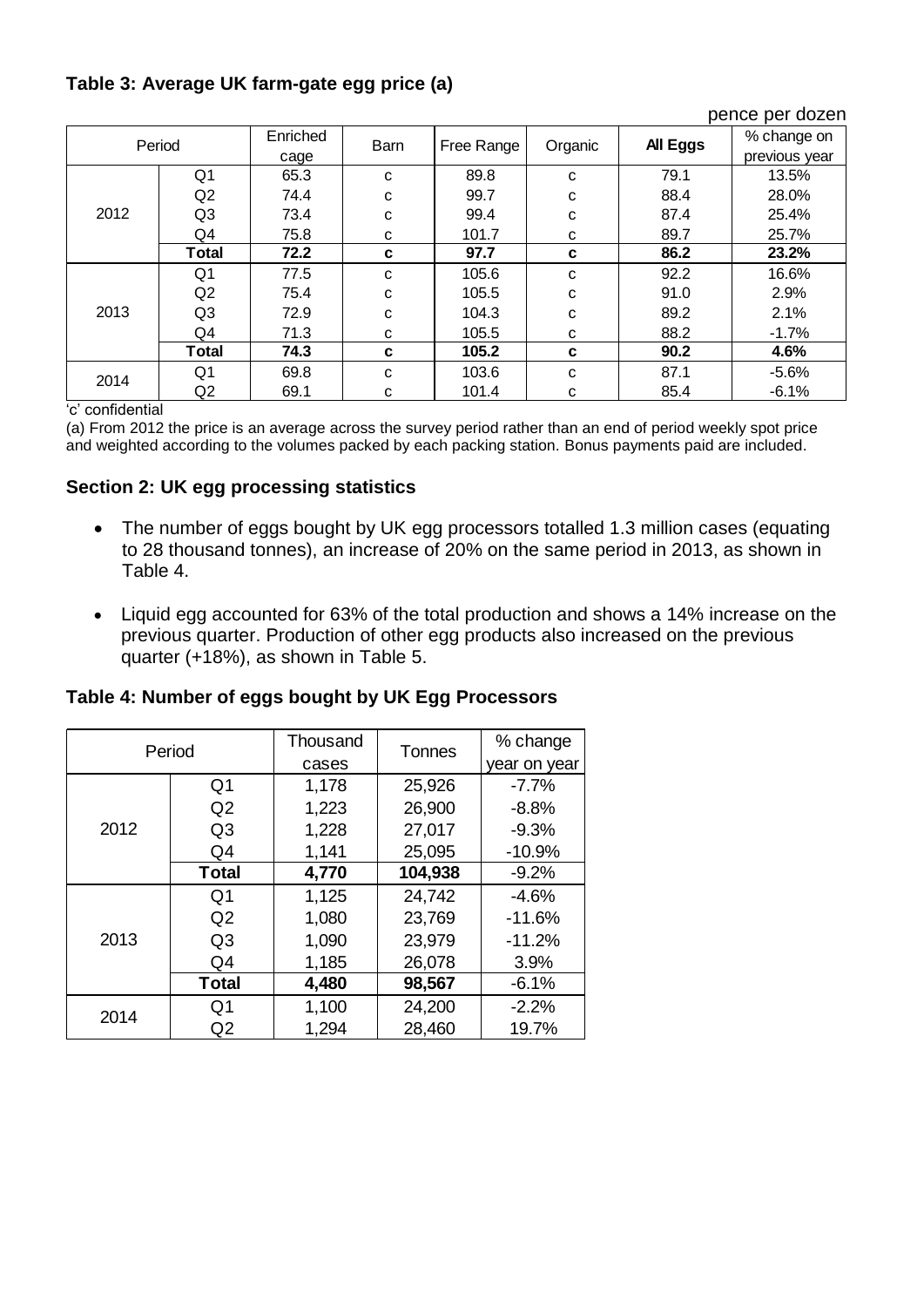| Table 5: Production of egg products by UK Egg Processors |  |
|----------------------------------------------------------|--|
|----------------------------------------------------------|--|

|      |                |            |                             |              |        | tonnes       |  |
|------|----------------|------------|-----------------------------|--------------|--------|--------------|--|
|      |                | Liquid Egg |                             | Egg Products |        | % change     |  |
|      | Period         |            | <b>Hard Boiled</b><br>Other |              | Total  | year on year |  |
|      |                |            | (a)                         | Products (a) |        |              |  |
|      | Q <sub>1</sub> | 17,447     |                             | 6,393        | 23,840 | $-0.6%$      |  |
|      | Q2             | 17,361     |                             | 6,641        | 24,001 | $-6.5%$      |  |
| 2012 | Q <sub>3</sub> | 15,485     | 6,060                       |              | 21,545 | $-17.7%$     |  |
|      | Q4             | 16,045     | 5,409                       |              | 21,454 | $-12.8%$     |  |
|      | <b>Total</b>   | 66,338     | 24,503                      |              | 90,841 | $-9.5%$      |  |
|      | Q <sub>1</sub> | 15,785     | 6,964                       |              | 22,749 | $-4.6%$      |  |
|      | Q2             | 14,797     | 8,126                       |              | 22,923 | $-4.5%$      |  |
| 2013 | Q <sub>3</sub> | 15,303     | 8,852                       |              | 24,155 | 12.1%        |  |
|      | Q4             | 16,453     | 8,726                       |              | 25,179 | 17.4%        |  |
|      | <b>Total</b>   | 62,338     | 32,667                      |              | 95,005 | 4.6%         |  |
| 2014 | Q <sub>1</sub> | 15,198     |                             | 8,529        | 23,727 | 4.3%         |  |
|      | Q <sub>2</sub> | 17,276     |                             | 10,036       | 27,313 | 19.2%        |  |

(a) Separate data for Hard Boiled Eggs and Other Products is currently unavailable to avoid disclosure of confidential information.





(a) The volume of eggs processed also includes any processing carried out for external customers who supply their own eggs. This can cause the overall volume of eggs processed to be higher than the volume of eggs purchased, as in the statistics for Q3 2013.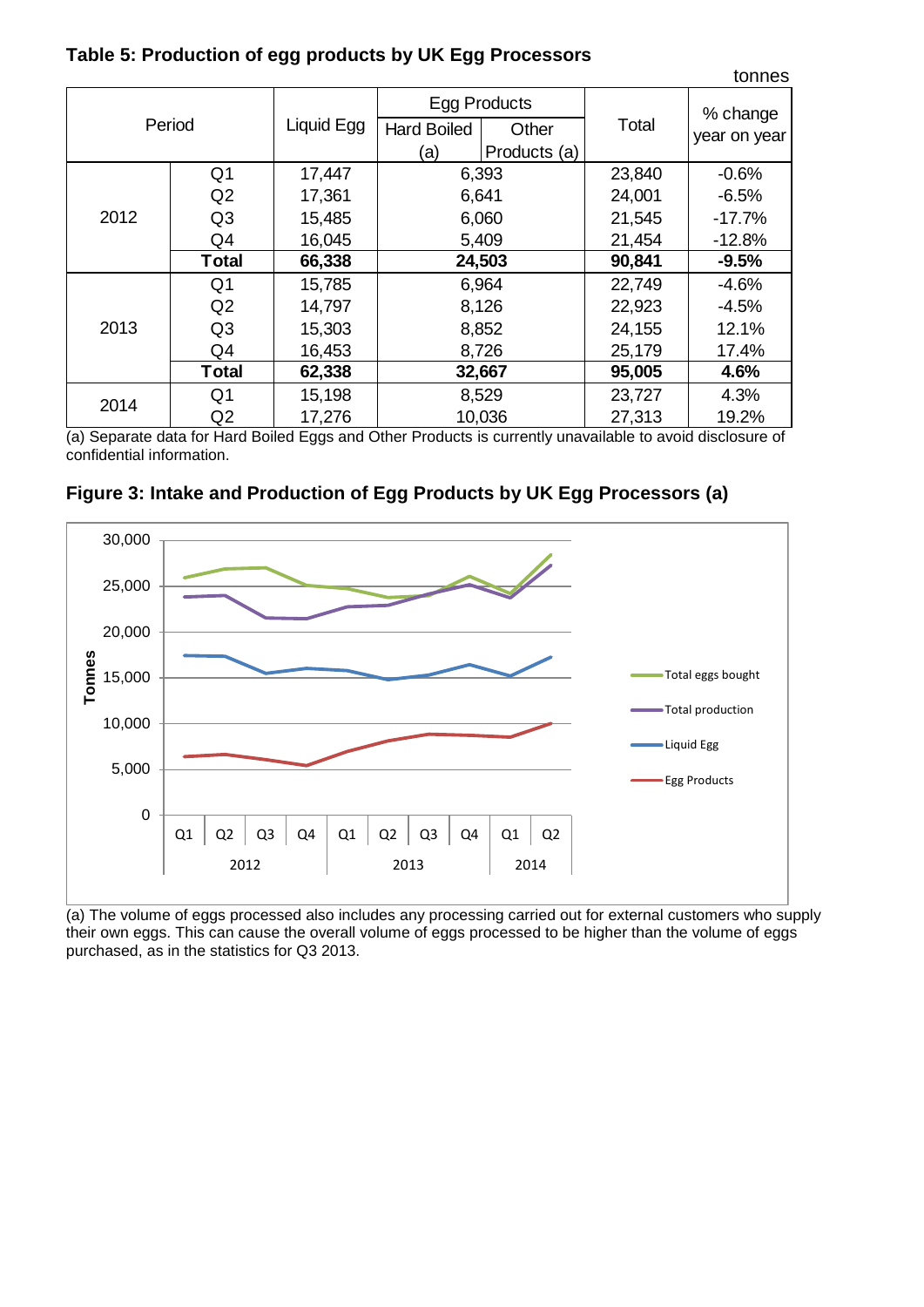### **Section 3: UK Egg Trade**

Trade figures are supplied by HM Revenue and Customs. Trade data marked as provisional may be subject to revision. A recent investigation by HMRC has concluded the high volume of egg product exports reported between July 2012 and May 2013 were correct, though the reason for this large increase is still unclear and results look very unusual.

 The latest trade data from HMRC for May 2014 shows a 27% increase in imports of shell eggs on the same period last year. Export figures show a decrease of 53% over the same period. These volumes are fairly small, so to give context to these figures, the number of imports in Q1 2014 (445 thousand cases) only compares to around 7% of the volumes of home-produced eggs packed in UK packing stations in the same period.

thousand cases

|                        | <b>Imports</b> |      | 12 Month | <b>Exports</b> |      |      | 12 Month |               |
|------------------------|----------------|------|----------|----------------|------|------|----------|---------------|
| <b>Calendar Months</b> |                |      | % change | Moving         |      |      | % change | Moving        |
|                        | 2013           | 2014 | 13/14    | <b>Totals</b>  | 2013 | 2014 | 13/14    | <b>Totals</b> |
| January                | 151            | 142  | $-6%$    | 1,708          | 29   | 29   | 1%       | 282           |
| February               | 127            | 135  | 6%       | 1,715          | 25   | 24   | $-3%$    | 281           |
| March                  | 164            | 168  | 3%       | 1,720          | 20   | 35   | 78%      | 297           |
| April                  | 126            | 147  | 16%      | 1,740          | 22   | 17   | $-24%$   | 291           |
| May                    | 122            | 155  | 27%      | 1,774          | 26   | 12   | $-53%$   | 278           |
| June                   | 125            |      |          |                | 22   |      |          |               |
| July                   | 128            |      |          |                | 25   |      |          |               |
| August                 | 150            |      |          |                | 23   |      |          |               |
| September              | 149            |      |          |                | 27   |      |          |               |
| October                | 144            |      |          |                | 33   |      |          |               |
| November               | 184            |      |          |                | 13   |      |          |               |
| December               | 147            |      |          |                | 16   |      |          |               |
| <b>Total</b>           | 1,718          | 747  |          |                | 281  | 118  |          |               |

### **Table 6: UK Trade in Shell Eggs (a)**

(a) From 2012 comm codes changed from 04070030 to 040721000, 040729100 and 040790100, All trade data are provisional

# **Table 7: UK Trade in Egg Products (a)**

|                        |       |                |          |               |      |                |          | thousand cases |
|------------------------|-------|----------------|----------|---------------|------|----------------|----------|----------------|
|                        |       | <b>Imports</b> |          | 12 Month      |      | <b>Exports</b> |          | 12 Month       |
| <b>Calendar Months</b> |       |                | % change | Moving        |      |                | % change | Moving         |
|                        | 2013  | 2014           | 13/14    | <b>Totals</b> | 2013 | 2014           | 13/14    | <b>Totals</b>  |
| January                | 254   | 244            | $-4%$    | 3,371         | 106  | 12             | $-89%$   | 412            |
| February               | 280   | 235            | $-16%$   | 3,327         | 90   | 11             | $-88%$   | 333            |
| March                  | 252   | 219            | $-13%$   | 3,294         | 73   | 10             | $-86%$   | 269            |
| April                  | 251   | 291            | 16%      | 3,334         | 65   | 12             | $-81%$   | 217            |
| May                    | 311   | 270            | $-13%$   | 3,293         | 83   | 8              | $-90%$   | 143            |
| June                   | 309   |                |          |               | 17   |                |          |                |
| July                   | 306   |                |          |               | 14   |                |          |                |
| August                 | 274   |                |          |               | 13   |                |          |                |
| September              | 287   |                |          |               | 12   |                |          |                |
| October                | 335   |                |          |               | 12   |                |          |                |
| November               | 251   |                |          |               | 15   |                |          |                |
| December               | 273   |                |          |               | 7    |                |          |                |
| Total                  | 3,382 | 1,259          |          |               | 506  | 53             |          |                |

(a) Figures are based on SITCs: 025.21, 025.22 and 025.30, converted to shell egg equivalent All trade data are provisional

A recent investigation by HMRC has concluded the high volume of egg product exports reported between July 2012 and May 2013 were correct.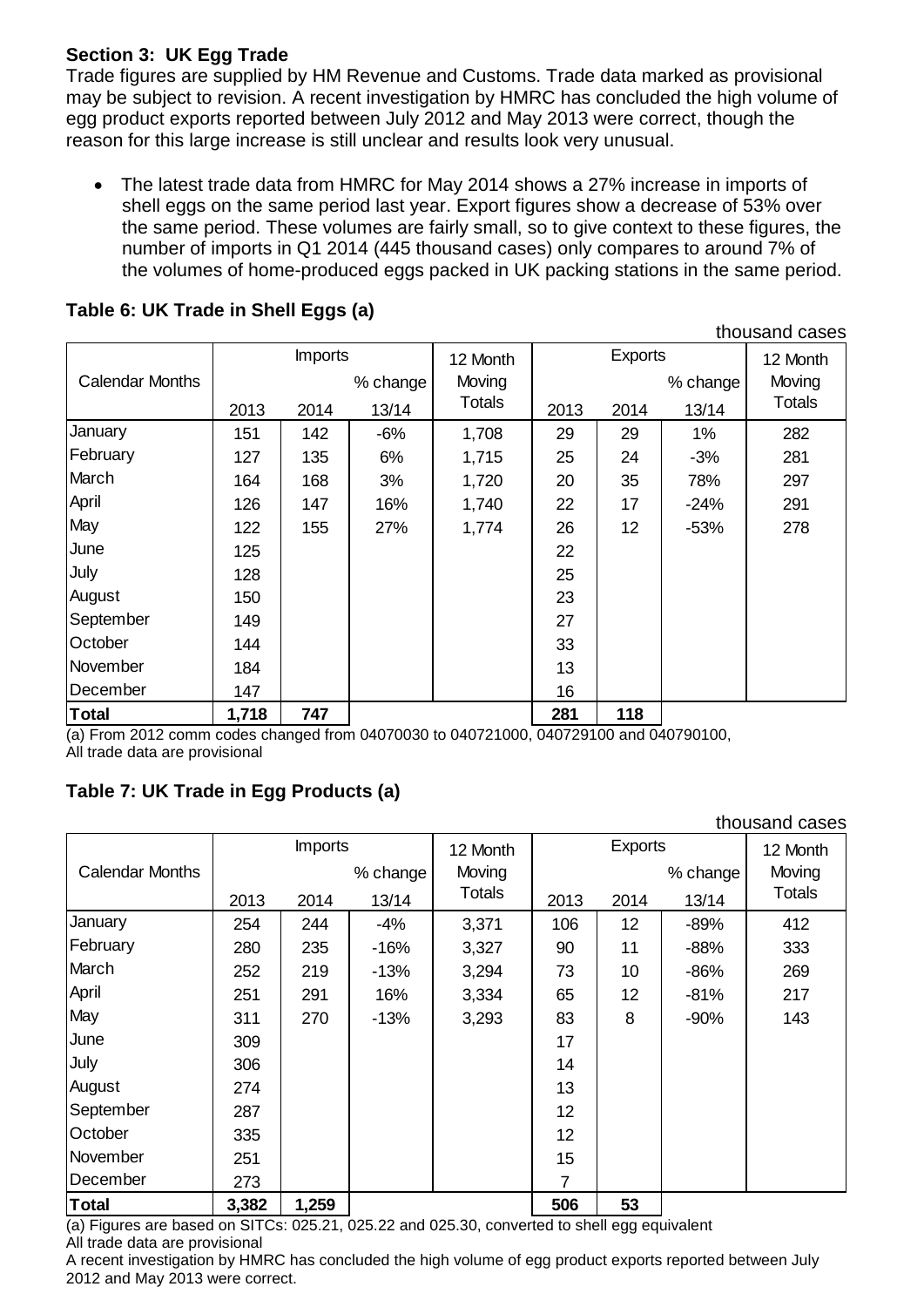#### **Section 4: Data users, methodology, notes and revisions policy**

#### **Data users**

- **1.** Users of the egg statistics include the EU Commission who require the UK farm gate egg price weekly under Regulation EC 546/2003. They have also recently issued a voluntary request for Member States to submit egg production estimates to fill a data gap that exists.
- **2.** Representatives of the egg and poultry industry are also major users of the data. The data on egg production volumes and egg type are key sector indicators for the British Egg Industry Council (BEIC) as they reflect the size of the national laying flock. The British Free Range Egg Producers Association also make heavy use of our data as it indicates the size of the free range sector. We work closely with these users and consult widely when considering any changes to our surveys or associated datasets.
- **3.** The Home Grown Cereals Authority (HGCA), part of the Agricultural and Horticultural Development Board, rely on egg production data as a good indicator of the commercial layer flock and associated feed demand and hence grain usage by the sector.
- **4.** Our statistics are also often heavily referenced in industry publications such as "Poultry World" and "The Ranger", the official magazine of the British Free Range Egg Producers Association.

#### **Methodology**

- **5. Egg Packing Statistics:** Total egg throughput is modelled using the number of commercial laying hens (which is based on the Defra Hatchery Survey layer chick placings), average egg yields, average mortality rates and the proportion of UK eggs that go through packing stations. To estimate further breakdowns from this total output, Defra runs a quarterly survey of registered UK egg packing stations to collect data on egg production method (i.e. free range, enriched cages etc.), country of packing and prices. This "Egg Packers survey" is a voluntary survey of 27 packing stations across the UK, which accounts for around 75% of eggs packed in the UK. The response rate is typically 100 per cent.
- **6.** The prices obtained on the survey are weighted according to the volume of eggs packed by each packing station to obtained average prices for the UK. From 2012, prices include any bonus payments paid to producers.
- **7. Egg processing statistics:** Defra runs a quarterly survey of all registered egg processors. It is a voluntary survey of 11 respondents that collects information on the number of eggs bought by egg processors and the quantity of egg products produced. The response rate is typically 100 per cent.
- **8.** In tables that show numbers of eggs the units used are 'thousand cases'. There are 360 eggs in one case.
- **9. Trade statistics:** These figures come from HM Revenue and Customs, but are validated and adjusted if necessary prior to publication. The Standard Industrial Trade Classification codes used to produce each table are given in the footnotes below the tables.
- **10.**The data are subject to a variety of validation checks which identify inconsistencies in the data. All data are cleaned prior to publication.
- **11.**The percentage changes shown are calculated using unrounded figures. Thus any percentage changes calculated using the published (rounded) figures may not equate exactly with the changes shown.